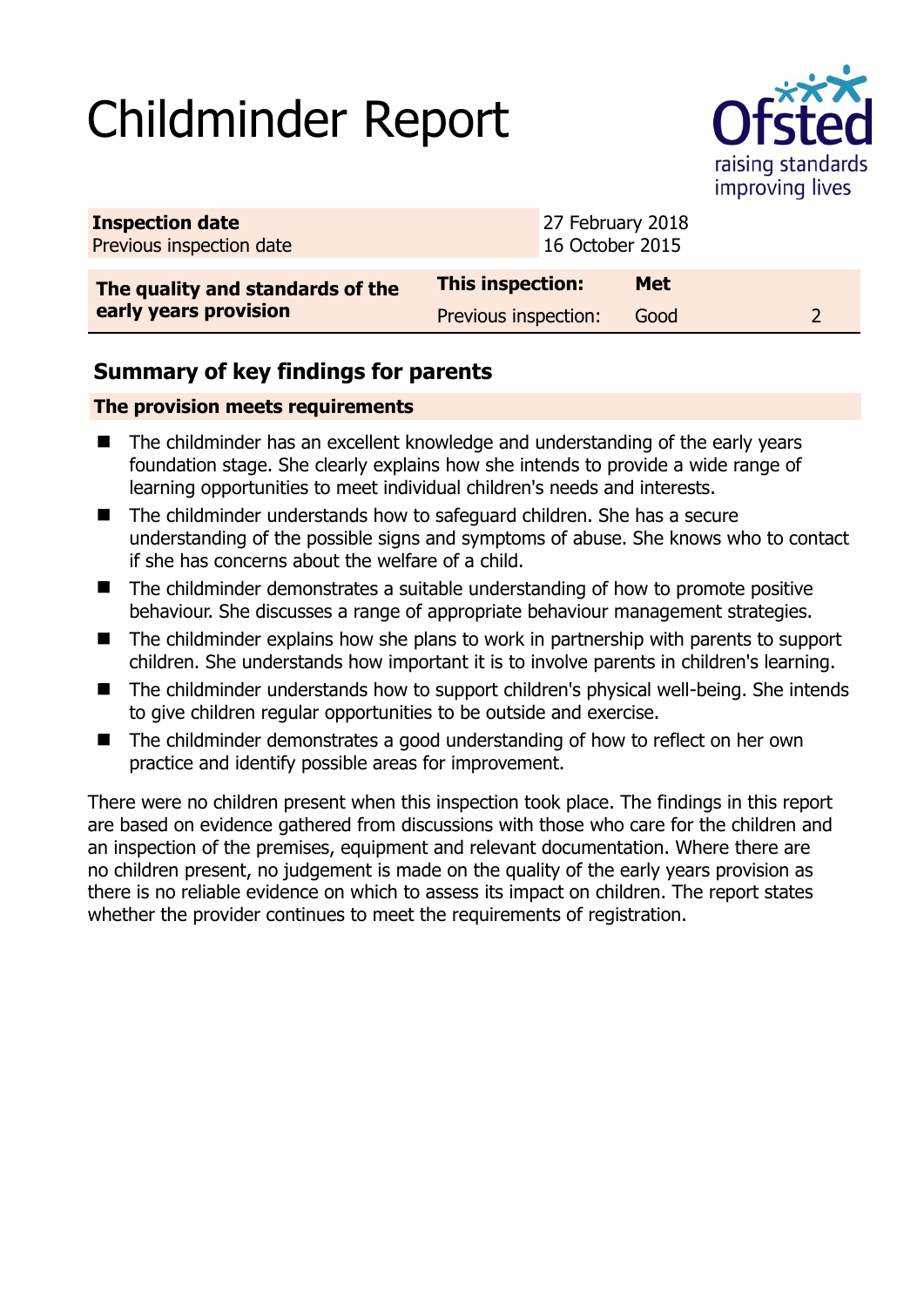#### **Inspection activities**

- The inspector checked areas of the childminder's home that are used when caring for children and discussed how she plans to deliver the educational programmes.
- The inspector looked at policies, procedures and documents the childminder will use when caring for children.
- The inspector checked evidence of the suitability of the childminder and people living at the premises, and talked with the childminder about her self-evaluation and improvement plans.

### **Inspector**

Josie Mapes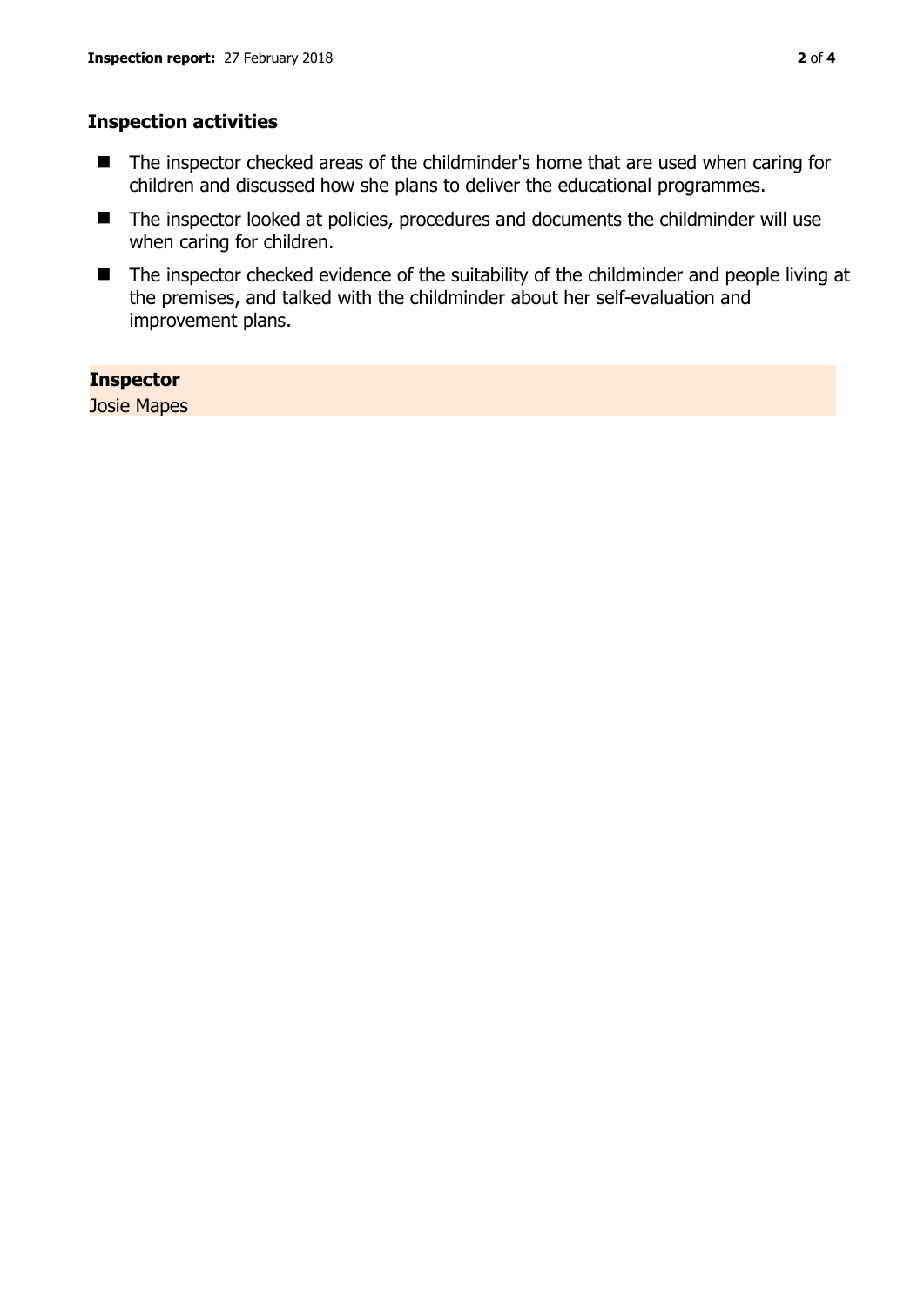# **Setting details**

| Unique reference number           | EY294487                                                                             |  |
|-----------------------------------|--------------------------------------------------------------------------------------|--|
| <b>Local authority</b>            | Wandsworth                                                                           |  |
| <b>Inspection number</b>          | 1125606                                                                              |  |
| <b>Type of provision</b>          | Childminder                                                                          |  |
| Day care type                     | Childminder                                                                          |  |
| <b>Registers</b>                  | Early Years Register, Compulsory Childcare<br>Register, Voluntary Childcare Register |  |
| <b>Age range of children</b>      | $0 - 8$                                                                              |  |
| <b>Total number of places</b>     | 6                                                                                    |  |
| <b>Number of children on roll</b> | 0                                                                                    |  |
| Name of registered person         |                                                                                      |  |
| Date of previous inspection       | 16 October 2015                                                                      |  |
| <b>Telephone number</b>           |                                                                                      |  |

The childminder registered in 2004. She lives in the London Borough of Wandsworth. The childminder operates on Tuesday and Thursday from 7am to 9am, and from 3:30pm to 6pm, throughout most of the year. The childminder holds a relevant qualification at level 3.

This inspection was carried out by Ofsted under sections 49 and 50 of the Childcare Act 2006 on the quality and standards of provision that is registered on the Early Years Register. The registered person must ensure that this provision complies with the statutory framework for children's learning, development and care, known as the early years foundation stage.

Any complaints about the inspection or the report should be made following the procedures set out in the guidance 'Complaints procedure: raising concerns and making complaints about Ofsted', which is available from Ofsted's website: www.gov.uk/government/organisations/ofsted. If you would like Ofsted to send you a copy of the guidance, please telephone 0300 123 4234, or email enquiries@ofsted.gov.uk.